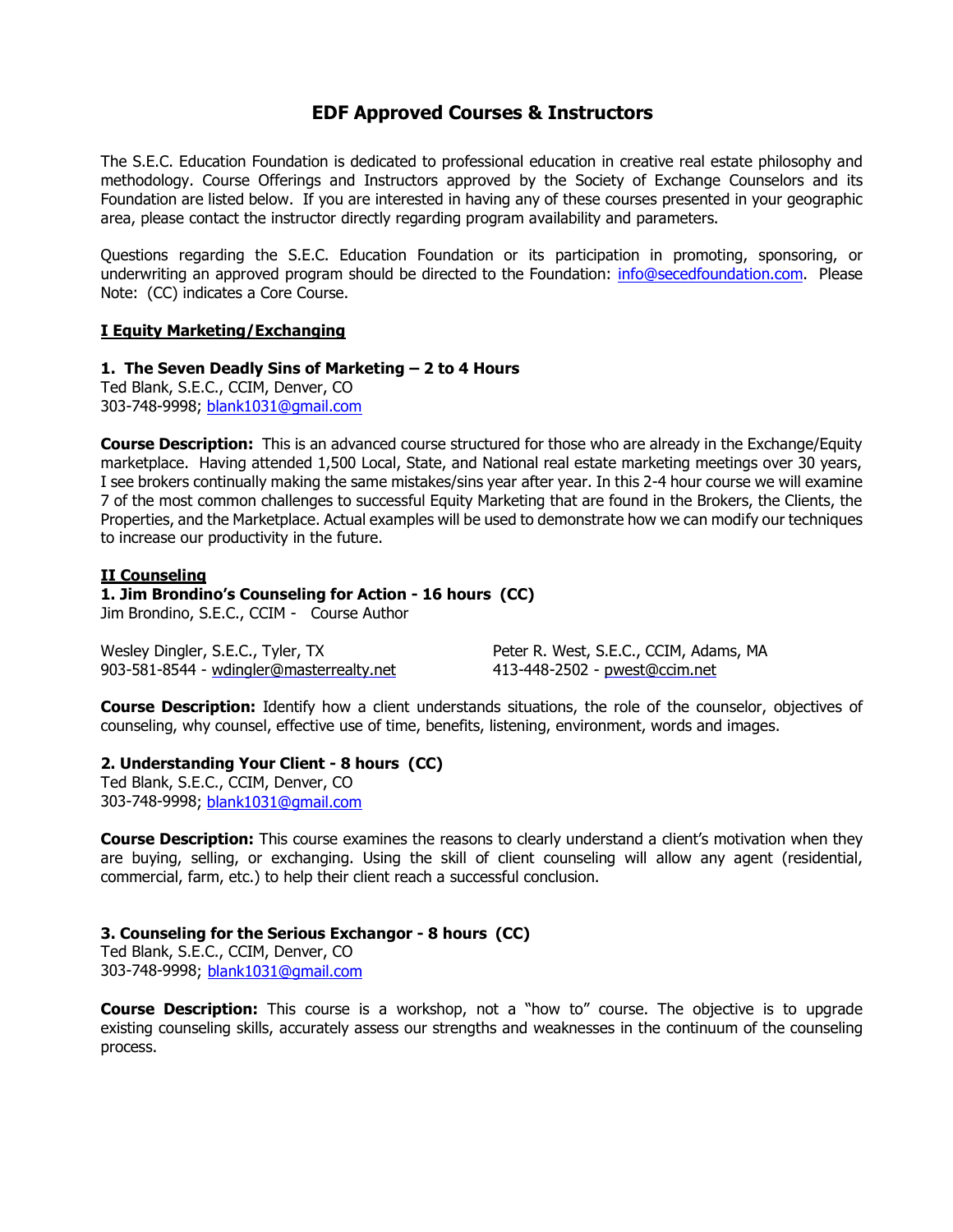# **4. Exchange Magic – 8 hours (CC)**

Gary Vandenberg, S.E.C., CCIM - Grand Rapids, MI 616-774-1031 – [gary@1031inc.com](mailto:gary@1031inc.com)

**Course Description:** The morning session focuses on creative methods to help your client understand how the market views their property. Together, your client and you will create your "Game Plan" so your client knows and expects to receive the kind of offers that will fulfill their needs. The afternoon focuses on how to prepare for a market session, what to do at the sessions, and explores different ways to write exchange contracts. You will also participate in a re-enactment of actual counseling sessions with parties who all said they could never close a deal with the others, and yet a three-way exchange was closed with all parties getting exactly what they wanted, including the Broker….just like Magic!

#### **III Creative Real Estate Formulas**

**1. Creative Real Estate Formulas -4-8 hours – CE approved in CO and TX (CC for 8 Hours)** Chuck Sutherland, S.E.C.; Dallas, TX 214-696-9214; [charlesesutherland@gmail.com](mailto:charlesesutherland@gmail.com)

**Course Description:** This course provides a wide range of creative formulas to facilitate transactions in the face of adverse market conditions. Creative transaction structures, financing, development, alternative uses, syndications, subdivision, and negotiation, are covered.

### **2. Broker Estate Building (2 Days)**

Gary Vandenberg, S.E.C., CCIM John Brennan, S.E.C., CCIM

616-774-1031 – [gary@1031inc.com](mailto:gary@1031inc.com)972-991-3779 – [john@thebrennancompany.com](mailto:john@thebrennancompany.com)

**Course Description:** This course will give you proven techniques to build your own estate as well as helping your client to build theirs. Fast paced delivery of methods used by many of the finest minds in creative real estate, all designed to create and retain wealth.

#### **3. Broker Estate Building (1 Day)**

Gary Vandenberg, S.E.C., CCIM John Brennan, S.E.C., CCIM

616-774-1031 – [gary@1031inc.com](mailto:gary@1031inc.com)972-991-3779 – [john@thebrennancompany.com](mailto:john@thebrennancompany.com)

This course is a one day condensed version of our two day course and is designed to give you proven techniques to build your own estate as well as your clients. Fast paced delivery of methods used by many of the finest minds in creative real estate, all designed to create and retain wealth.

#### **4. Formulas in Today's Broken Market – 8 Hours**

| Mark Johnson, S.E.C., CCIM - Brownsville, TX | Tommy Cummings, CCIM – Huntsville, TX   |
|----------------------------------------------|-----------------------------------------|
| 956-546-3551 - mark@borderproperties.com     | 936-788-4622 - tommy@cummingsrealty.net |

The course will help you understand your expertise; plan for today's market; teach you formulas that have been proven over time; explain the inference of opportunities in government and banking; provide case studies; and help you maximize your portfolio management skills.

# **IV Moderator Training Course**

**Certified Moderator Course – (2 days & 1 evening) (CC)** - Jim Brondino, S.E.C., CCIM – Course Author

Wesley Dingler, S.E.C., Tyler, TX Brandon Sanders, S.E.C., San Angelo, TX

903-581-8544 - [wdingler@masterrealty.net](mailto:wdingler@masterrealty.net) 325-653-1489 – [Brandon@steveeustisrealestate.com](mailto:Brandon@steveeustisrealestate.com)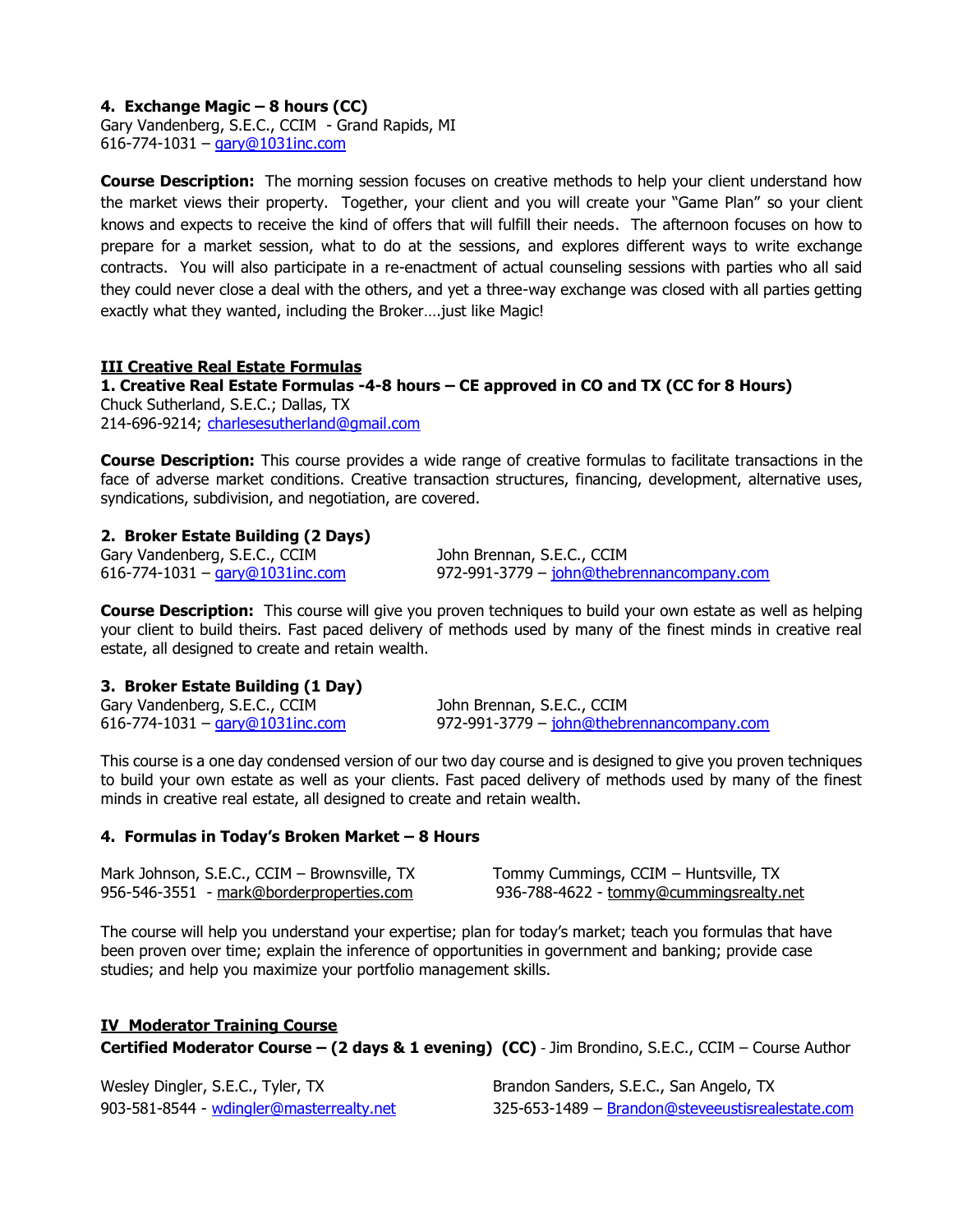**Course Description:** Among the topics addressed in the course are (1) characteristics and philosophy of a well run marketing meeting; (2) specifically addresses the elements of an effective moderator; (3) the role and responsibilities of a moderator; (4) the questioning process for effective marketing; (5) the moderator's responsibilities; (6) the presentation process and format; (7) how to create a positive and productive market environment; (8) how to handle a presenter; (9) how to stimulate productive thinking and create participation.

#### **V. Marketing the S.E.C. Way**

**1. Methods of Moderating & Marketing - 2 Day Course**

Jim Brondino, S.E.C., CCIM – Course Author

Wesley Dingler, S.E.C., Tyler, TX Brandon Sanders, S.E.C., San Angelo, TX

903-581-8544 - [wdingler@masterrealty.net](mailto:wdingler@masterrealty.net) 325-653-1489 – [Brandon@steveeustisrealestate.com](mailto:Brandon@steveeustisrealestate.com)

Course Description: The key to successful marketing meetings is quality Moderators. This course covers: Definition of marketplace, presenter and moderator, gaining respect in the marketplace, proven presentation process and format and Marketing session strategies and coping with disruptive influences.

**2. How to Market a Difficult Investment Listing in any Economy! - 8 hours or 16 hours** Steve England, S.E.C., AFM, ALC, EMS, Kearney, NE – Author & Principle Instructor

308-236-8505; [sengland@ipexneb.com](mailto:sengland@ipexneb.com)

Ted Blank, S.E.C., CCIM, Denver, CO – Authorized Instructor 303-748-9998; [blank1031@gmail.com](mailto:blank1031@gmail.com)

**Course Description:** This in-depth class will formulate new ideas and solutions for your client that could result in a successful transaction. Learn how to identify the real problem which could be the property, the client or even the broker. Learn how to evaluate a Property's benefits that create value and opportunity. Learn how to evaluate different categories of property and how they typically rank in the eyes of the market. Learn how to better understand clients and their true needs and motivations. Learn creative ideas and transaction formulas to find a solution that will work. Analyze case studies to illustrate possible transactions.

# **3. Tough Questions in Tough Times = Closed Transactions – 4 hours – CE approved in CA**

Theodore J. Blank, S.E.C., CCIM, EMS, Denver, CO 303-748-9998 - [blank1031@gmail.com](mailto:blank1031@gmail.com)

**Course Description:** In tough economic times or with hard to market properties, understanding the client is as important, or more important, than understanding the real estate. This course will explore the importance of learning the client's motivations, abilities and inabilities, which will help to design a transaction that benefits the client.

# **4. Applying Lessons from the World's Toughest Markets – 8 Hours**

Jason Mittman, S.E.C. - Denver, CO 512-947-5757 - [jason@OnlyEpic.com](mailto:jason@OnlyEpic.com)

In this interactive course, Mittman will lead the class with humorous events of failures and successes from the trenches of global adventure and the world's toughest races. Participants will leave with tools and develop skills to positively propel themselves and their businesses forward.

#### **VI Creative Real Estate Finance**

**1. Owner Financing – The Paper Course – 8 Hours** Dana Barnes, S.E.C., Moodus, CT 860-873-0400 - [dbarnes@ concordequitygroup.com](mailto:dbarnes@%20concordequitygroup.com) 

**Course Description:** This is an intensive one-day course that explores the many facets of owner financing and how to use it to close transactions, assess risk and make sound note investments. The course begins with a quick review on the use of a financial calculator to calculate present and future values of an income stream.